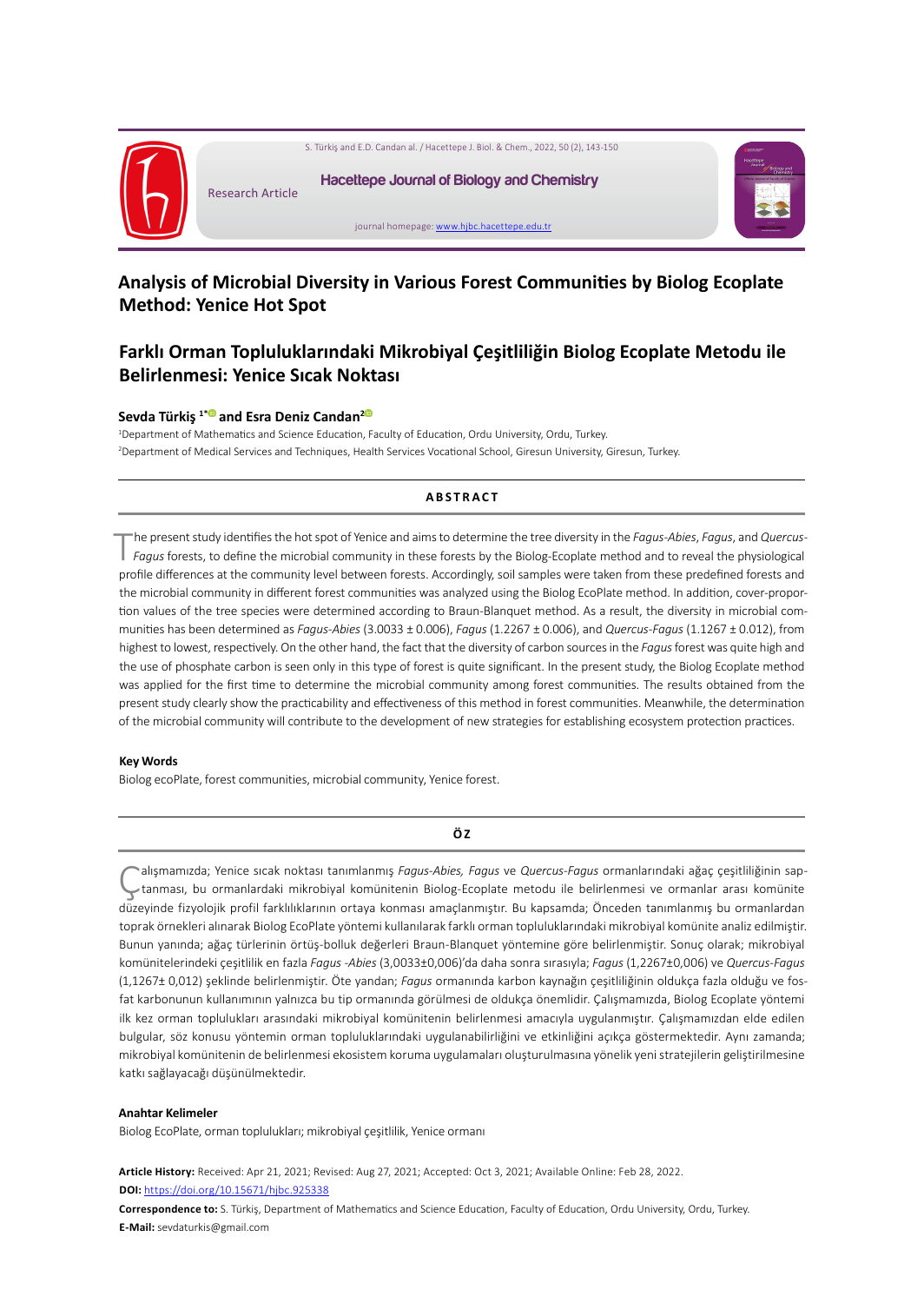## **INTRODUCTION**

As producers and decomposers of terrestrial ecosy-stems, biota in plants and soil also have a clear functional connection. Plants provide organic carbon to soil biota through soil litter and root leaks, while soil biota organisms break down organic matter and provide phosphorus and mineral nitrogen for their growth [1]. In addition, microorganisms in the soil form the basis of terrestrial ecosystems in the biochemical cycle of plant nutrients and decomposition of vegetation litter [2, 3]. In general, the high heterogeneity of these habitats is caused by abundant plant species or functional diversity, allowing different microbial communities to evolve in these environments [4]. The strategy of the dominant plant within an ecosystem is driven by environmental conditions. The predominance of plants with high growth rates is linked to the environment's excessive use of light and nutrients. The amount of soil carbon is derived from low-quality litter in biomes with low nutrient availability and short growing seasons, while primary fertility becomes the key factor of soil carbon sequestration in more productive biomes [5].

In comparison to other habitats, forest soils have a very high diversity of prokaryotes [6]. In addition, the amount of organic matter is the major factor limiting the growth in the forest ecosystems and this situation is strongly affected by the processes in the rhizosphere. However, there is limited number of studies on interactions among tree roots, soil, and microbial communities, the microbial community composition is known to vary depending on the tree species in the rhizosphere [7, 8, 9].

Soil microorganisms are an important component of the Earth's biodiversity and play a crucial role in biogeochemical cycles and ecosystem function [10]. By regulating the hydrological and structural characteristics of the soil, these microorganisms perform numerous ecological processes including nutrient transformation and litter decomposition [11]. Therefore, evaluation and understanding of soil microbial diversity and function are very important in terms of evaluating soil quality. Soil microbial diversity is determined by characterizing different carbon (C) substrates using the Biolog EcoPlate Method [12]. This method determines the differences in the utilization of carbon in a microbial community, which is an important factor determining the microbial diversity of the soil [13]. And also, the method is

ecologically suitable for measuring microbial diversity. Meanwhile, this method is proposed as a modern technology that allows rapid characterization of the ecological status of soil samples through detected biological functionality.

Yenice Forest includes Kavaklı and Çitdere Nature Conservation Areas. The forest was defined as one of the 100 global forests in urgent need of protection and one of nine forests within the same status in Turkey by the World Wide Fund for Nature (WWF) in 1991. These sites, recognized as "Hot Spots of European Forests," are among the world's most biodiverse forests [14]. Accordingly, the aims of our study are; (i) To determine the tree diversity in different forest communities identified at Yenice hot spot, (ii) to determine the microbial community in these communities by the Biolog EcoPlate method, and (iii) to reveal the community level physiological profile physiological profiles the community level between different forest communities.

## **MATERIALS and METHODS**

This study was conducted in hot spots area Yenice Forest (Çitdere and Kavakli Nature Protection Areas), and Europea-Siberian Provence, Northern Turkey. The sampling was done between 2017-2018. Fresh soil samples taken from three predefined forest types [14], from 0 to 70 cm depth, especially from the A horizon and the dense root zone of dominant trees, were taken in triplicate by mixing in 10 cm increments. Soil samples for analysis of community-level physiological profiling were stored at 4°C.

To determine the diversity of trees in different forest types, the sample parcel sizes of the areas were determined according to the "minimal area method". The minimal area of these areas belonging to the forest community has been determined as 400  $m^2$ . The overlap-abundance values of the tree species were determined according to the Braun-Blanquet method [15] and the species identification of the collected samples was made according to Davis (1965–1988) [16]. Identified forest types from which soil samples were collected and their coordinates are given in Table 1.

The Shannon-Wiener index standardizes the percentage abundance of species proportionally [17] and indicates the proportion of cover of a species in the total sample. Evenness value, which expresses the percentage of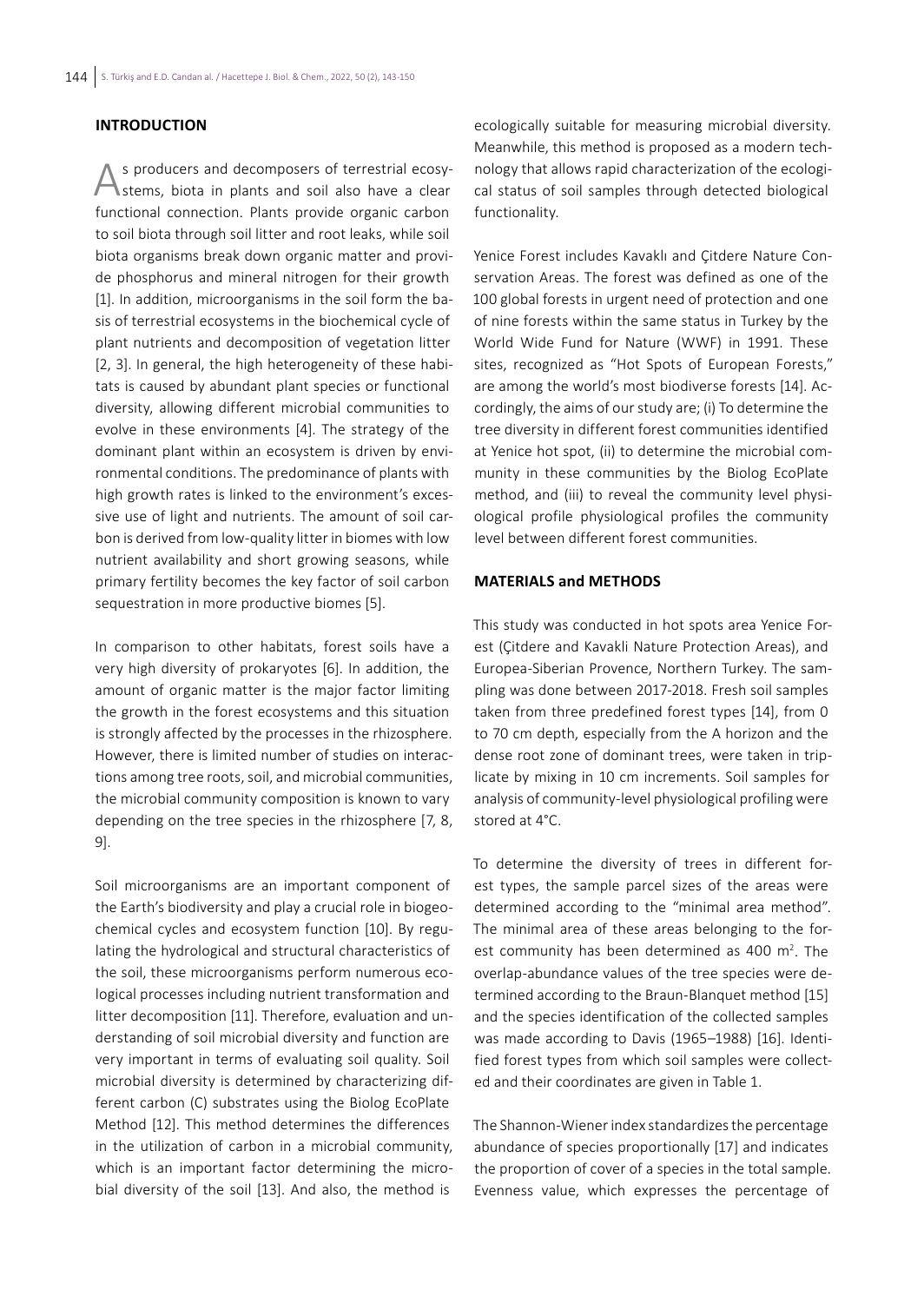| <b>Forest Communities</b>       | Species                                  | Coordinate (X) | Coordinate (Y) |
|---------------------------------|------------------------------------------|----------------|----------------|
| Fagus Forest (F)                | Fagus orientalis                         | 452935         | 4545317        |
|                                 |                                          | 453232         | 4544253        |
|                                 |                                          | 450702         | 4557656        |
| Mixed Quercus-Fagus Forest (QF) | Quercus hartwissiana                     | 452849         | 4545242        |
|                                 |                                          | 449892         | 4556996        |
|                                 |                                          | 449912         | 4556758        |
| Mixed Fagus-Abies Forest (FA)   | Fagus orientalis - Abies<br>nordmanniana | 452746         | 4545095        |
|                                 |                                          | 452671         | 4545036        |
|                                 |                                          | 450058         | 4556644        |

**Table 1.** Forest communities and their coordinates.

**Table 2.** The formulas used to calculate the tree species diversity in Yenice Forest.

| Index<br>Formulae            |                                  | Definitions                                                                                                   |  |
|------------------------------|----------------------------------|---------------------------------------------------------------------------------------------------------------|--|
| Shannon-Wiener index         | $H' = \sum p_i l n p_i$<br>$i=1$ | $H'$ = Shannon-Wiener index<br>$pi$ = percent cover proportion of the<br>species.<br>s= number of the species |  |
| Shannon and Simpson evenness | $EH = H'/H'$ max                 | $E_{\mu}$ = Evenness                                                                                          |  |

plant species found in a plant gathering or a sample plot relative to each other is calculated with Shannon and Simpson (Dominance index) [17, 18]. The formulas used to determine the tree species and calculate their diversity in forest types from which soil samples were taken are given in Table 2.

## **Community-level physiological profiling**

The diversity of microorganisms in soil samples taken from different forest communities at the Yenice hot spot was determined using the Biolog Ecoplate (Biolog, USA) containing different carbon substrates in the soil. The 96-well plates contain 31 different carbon sources in triplicates. In addition, substrates were subdivided into six groups, according to Weber and Legge (2009) [19] (Table 3). For the extraction of soil samples, after mixing 10 g of soil sample with 20 ml of 10 mM Bis-Tris buffer (pH 7) for 60 minutes, the samples were centrifuged at 2,600 g for 10 minutes. 150 µL of supernatant was applied to the Biolog EcoPlate and the plates were incubated at 28 °C. Oxidization of the carbon sources by microorganisms causes the colorless tetrazolium dye to reduce into violet formazan [20]. The use of carbon substrates was determined by measuring the absorbance

at 590 nm every 24 hours for 120 hours using the microplate reader (Multiskan FC, Thermo) [21].

The value of optical density (OD) obtained in 72 hours of incubation represent the optimum range of OD values. Therefore, Statistical analysis of Shannon diversity (H) and Shannon evenness (E) values were calculated due to the incubation time [22]. Total substrate (R) and E were calculated according to Zak et al. (1994) [23] (Table 4).

## **RESULTS and DISCUSSION**

Different microbial communities live in the soils of different forest types. Several studies have shown that the composition of the microbial community may vary when the microbial biomass is similar among forest types in a climate zone [24, 25]. In our study, tree diversity in different forest types (*Fagus* Forest, Mixed *Quercus-Fagus* Forest, and Mixed *Fagus-Abies* Forest) defined in the Yenice hot spot was determined, and the microbial diversity and differences in carbon sources between these different forests were revealed.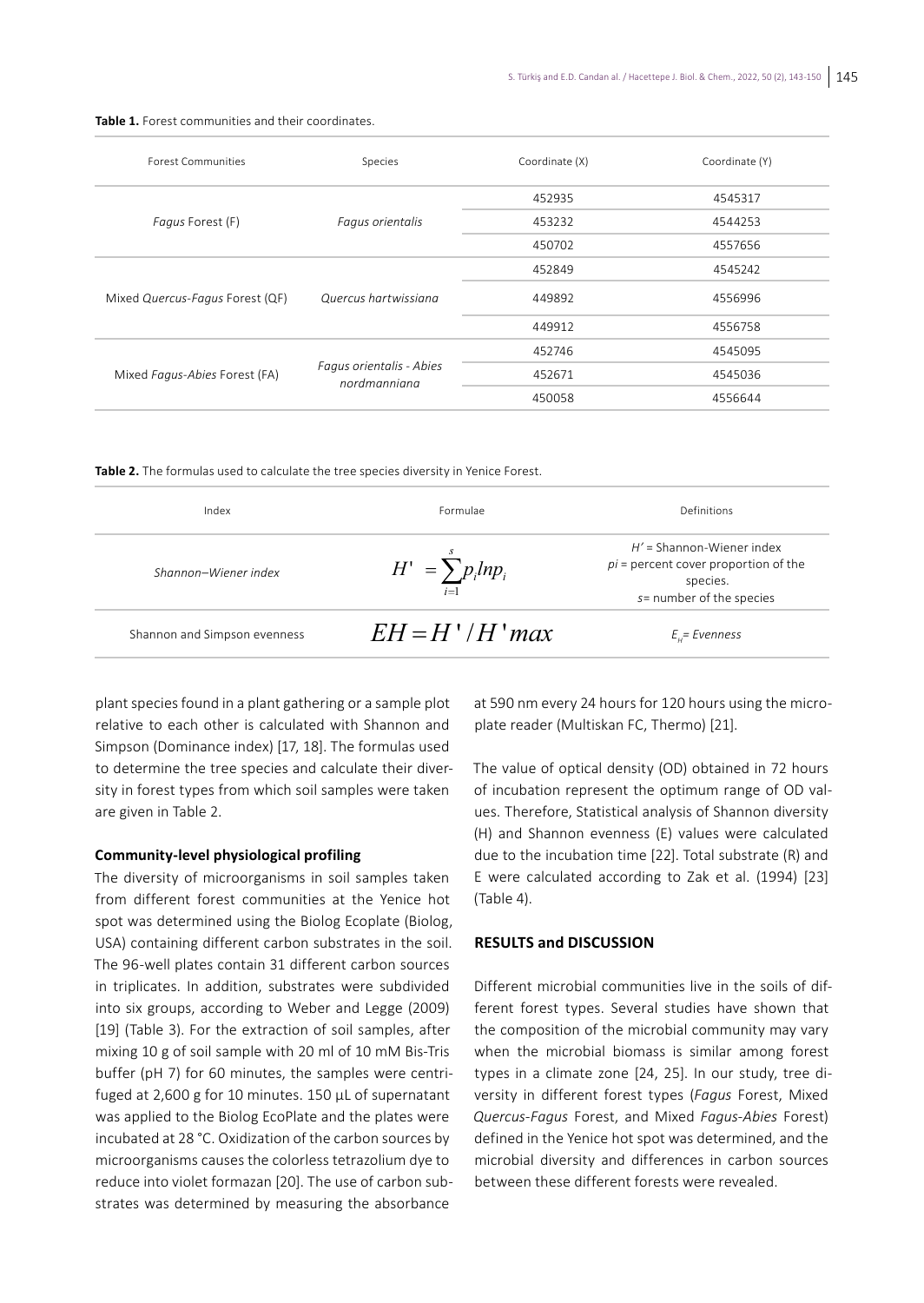#### **Table 3.** BiologEcoPlate carbon substrates classification.

| Groups      | C-substrats                                                                                                                                                                                                     |  |
|-------------|-----------------------------------------------------------------------------------------------------------------------------------------------------------------------------------------------------------------|--|
| AM          | Phenylethylamine, Putrescine                                                                                                                                                                                    |  |
| AA          | Glycyl-L-glutamic acid, L-arginine, L-asparagine, L-phenylalanine, L-serine,<br>I-threonine                                                                                                                     |  |
| $^{\ast}$ C | D.L-alpha-glycerol phosphate, Glucose-1-phosphate, Pyruvic acid methyl ester                                                                                                                                    |  |
| C           | Alpha-D-lactose, Beta-methyl-D-glucoside, D-cellobiose, D-mannitol, D-xylose,<br>i-erythritol, N-acetyl-D-glucosamine                                                                                           |  |
| CA          | D-galactonic acid-gamma-lactone, D-galacturonic acid, D-glucosaminic acid,<br>Gamma-hydroxybutyric acid, 2-Hydroxy benzoic acid, 4-Hydroxy benzoic acid,<br>Itaconic acid, Alpha-ketobutyric acid, D-malic acid |  |
| P           | Tween 40, Tween 80, Alpha-cyclodextrin, Glycogen                                                                                                                                                                |  |

AA: Amino acids, AM: Amines/amides, \*C: \*Carbohydrate, C: Carbohydrates, CA: Carboxylic and Acetic acids, P: Polymers

#### **Table 4.** The Formulas for index calculations.

| Index | Formulae                | Definitions                       |  |
|-------|-------------------------|-----------------------------------|--|
| Н     | $H = -\text{Epi}(n\pi)$ | H = Shannon diversity index       |  |
| Е     | $E = H / lnS$           | $S =$ the number of colored wells |  |
| R     | R                       | $R =$ total substrate             |  |

#### **Table 5.** Mean values of H, E and R of three different forest communities based on 72 hour incubation.

| Index | QF            | F            | FΑ           |
|-------|---------------|--------------|--------------|
| Н     | 1,1267± 0,012 | 1,2267±0,006 | 3,0033±0,006 |
| F     | 0,410±0,010   | 0,429±0,145  | 0,957±0,002  |
| R     | 17,33±0,333   | 15,66±0,333  | 23,33±0,881  |

(QF: *Quercus -Fagus* Forest; F: *Fagus* Forest; FA: *Fagus -Abies* Forest; means ± standard errors, n=3)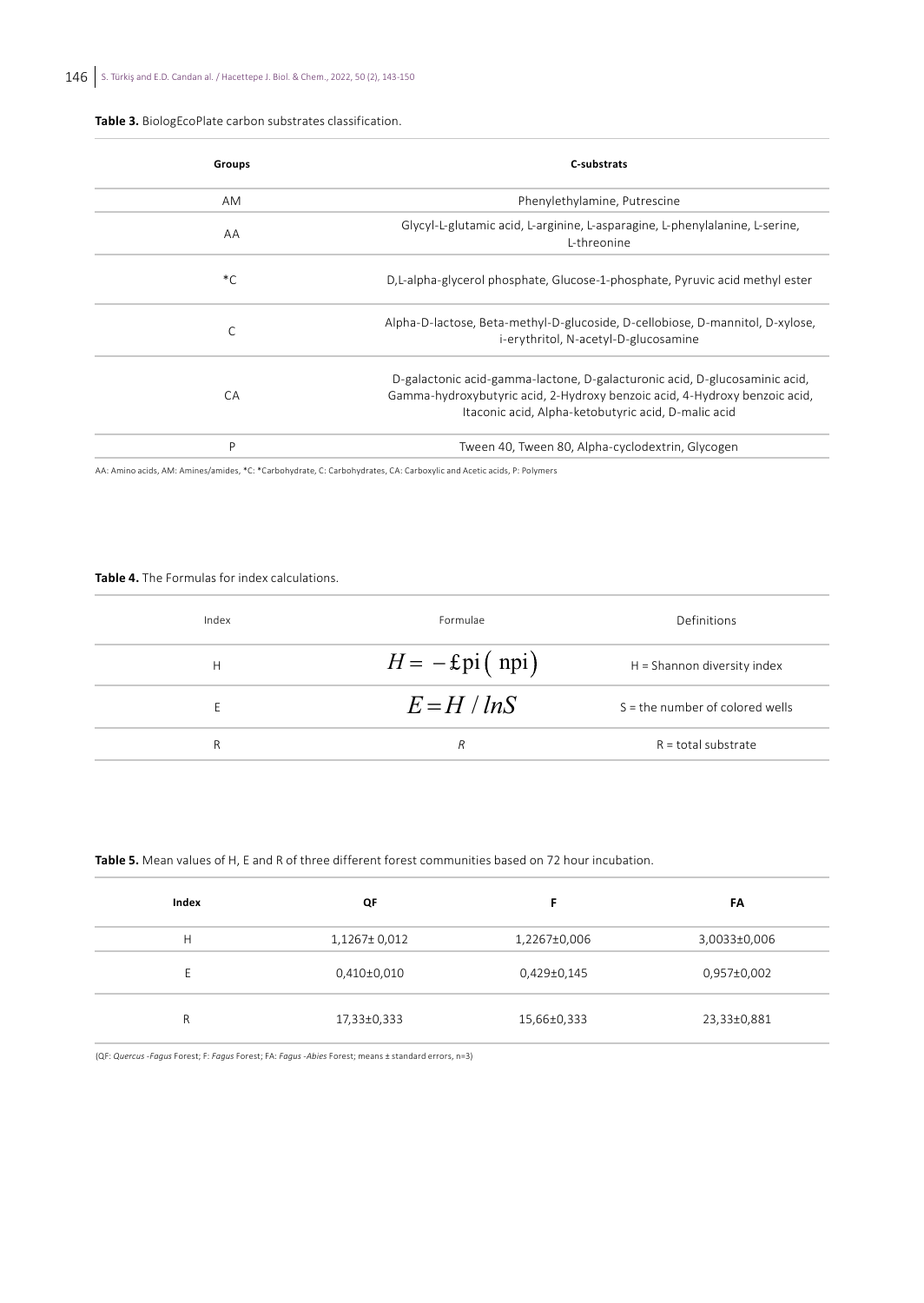

**Figure 1.** Means of carbon substrate group utilization from different by forests microorganisms based on 72 h incubation from the QF, F, and FA (n=3).

Table 5 shows the H, E, and R values determined by the Biolog Ecoplate method. A high richness index indicates that the number of oxidized carbon substrates is high [26]. For this reason, the "total substrate utilization" value was used for this index value in the present study (Table 4). Meanwhile, this index is a very sensitive evaluation tool for determining microbial activity [26]. The higher Shannon diversity (H) value for the *Fagus-Abies* forest shows that the diversity of microbial communities is greater in this forest than in the others (Table 5).

Soil moisture variations in Yenice Forest are caused by changes in forest layers. In the study conducted by Türkiş and Elmas (2018) in Yenice Forest, the lowest value of soil moisture was found in the regions where *Fagus orientalis* communities are located, however, the highest value was found in *Fagus-Abies* forests [14]. Soil moisture is known to support nitrogen mineralization by affecting microbial activity. Thus, the soil moisture level that is suitable for both plant growth and microbial activity [27]. This situation explains the greater diversity of microbial communities in the *Fagus-Abies* forest compared to others in our study (Table 5).

The variation of carbon sources evaluated in six categories within the scope of the Biolog EcoPlate technique

is shown in Figure 1. There is a diversity of microbial communities using all types of carbon sources in *Fagus*  forest. On the other hand, the diversity of the microbial community in the *Fagus-Abies* forest is in the form of carboxylic acid, polymer, amines, amino acid, and carbohydrate groups; in the *Quercus-Fagus* forest, this variety is in the form of carboxylic acid, polymer, amino acid, and carbohydrate groups. The fact that the use of Glucose-1-phosphate and D,L-alpha-glycerol phosphate (phosphate carbons) is seen only in the *Fagus* forest is remarkable (Table 3) (Figure 1).

In soil, fungi are defined as primary decomposers of complex compounds, while bacteria are primary decomposers of simple carbohydrates, amino acids, and organic acids [28]. Fungi are also tolerant to low soil matrix potential (binding of water to materials such as soil particles, cellulose and proteins and retention of water in capillaries or other fine pores) and especially in oak forest areas, relatively coarse-textured xeric soils contribute more to the abundance of mushrooms in this ecosystem [29]. Therefore, the dominance of fungi over the area can suppress the microbial diversity in the same area. Although various substrates belonging to carboxylic acid, polymer, amino acid and carbohydrate groups were detected in the *Quercus-Fagus* forest, this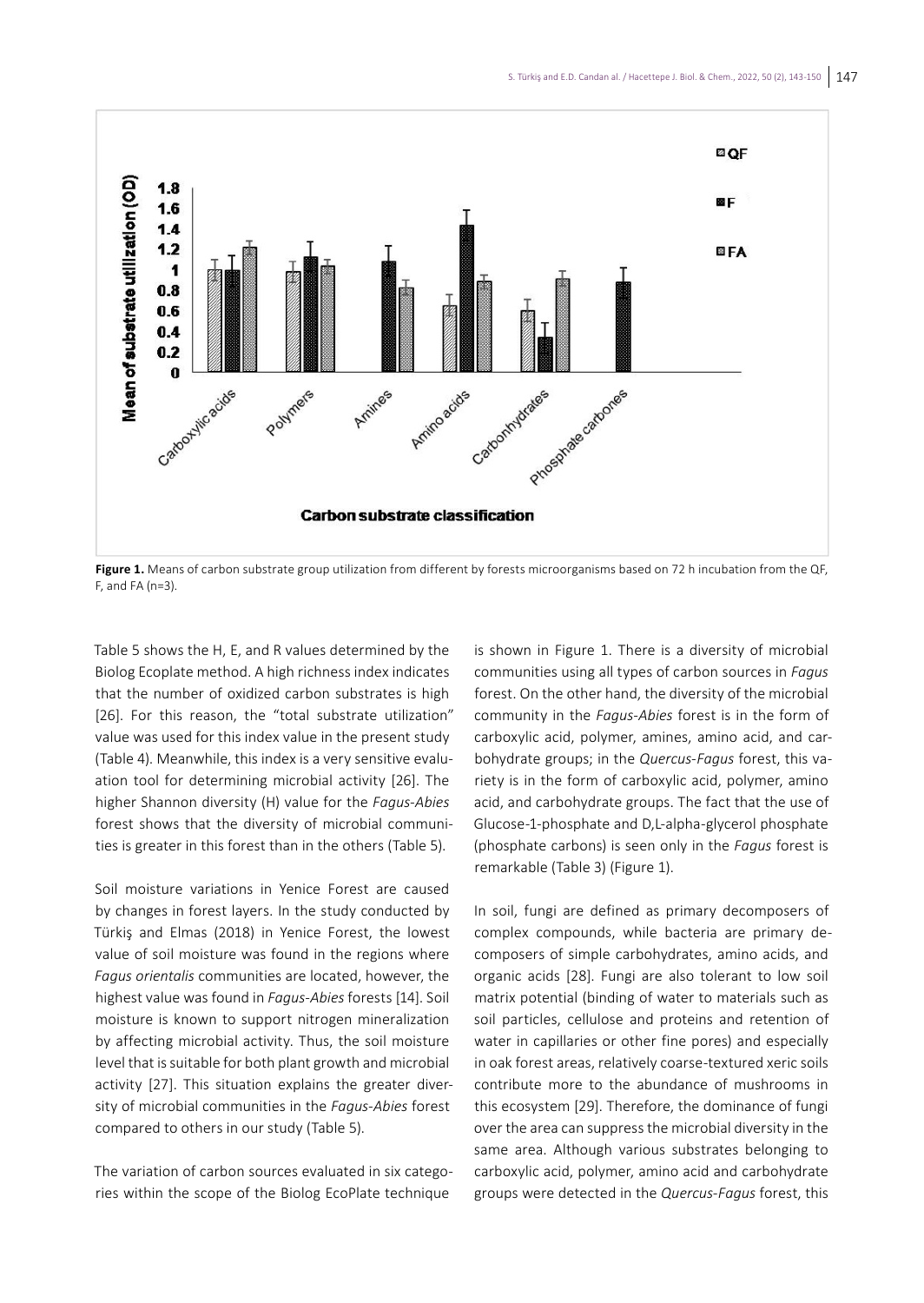

**Figure 2.** Comparison of microbial diversity and tree diversity in three different forest types of Yenice Forest.

situation explains the fact that the microbial diversity is the lowest compared to other forest types in our study.

When the microbial diversity in QF, F and FA forest types and the tree diversity in these forest types are compared, the order of microbial diversity was observed as *Fagus-Abies*, *Fagus* and *Quercus-Fagus*, while the order of tree diversity was observed as *Quercus-Fagus*, *Fagus,* and *Fagus-Abies*, from highest to lowest, respectively (Figure 2). In our study, microbial diversity was found lower in *Quercus-Fagus*, where tree diversity is high, compared to other forest types. The dominance of trees in forests forms a gradient from the ecological effect of various factors. Thus, the type and composition of tree species affect plant biodiversity, which in turn affects microbial diversity [30].

Tannins constitute an important part of carbon pools in forest ecosystems. Tannins can affect the nutrient cycle by inducing toxicity to microbial populations, limiting decomposition, inhibiting enzyme activities, and producing complex proteins [31]. The number of tannins vary with respect to tree species and can be found in more concentrated amounts in tree species such

as beech, oak, scots pine, and black cherry [32]. In our study, although the highest carbon type variation was determined in *Fagus* forest areas, the highest microbial diversity was determined in *Fagus-Abies* forest areas. This situation supports the fact that the tannins, which exist in higher amounts in beech and oak trees, affect on microbial diversity.

The role of aboveground and underground substrate inputs in the development of soil microbial communities is poorly understood. While the soil in the root zone of the plant has more microbial biomass, the soil in other parts of the plant has a different composition [33]. Although this information has long been acknowledged, uncertainties for the ecosystem processes of the rhizosphere and soil microbial communities are still not fully explained. Plant-derived inhibitory compounds that are released into the soil by plants affect on soil microorganisms. Different compounds may be used as substrates, inhibit digestive enzymes, precipitate nutritive proteins, and induce direct or indirect toxic effects on microorganisms, depending on the microorganism [34].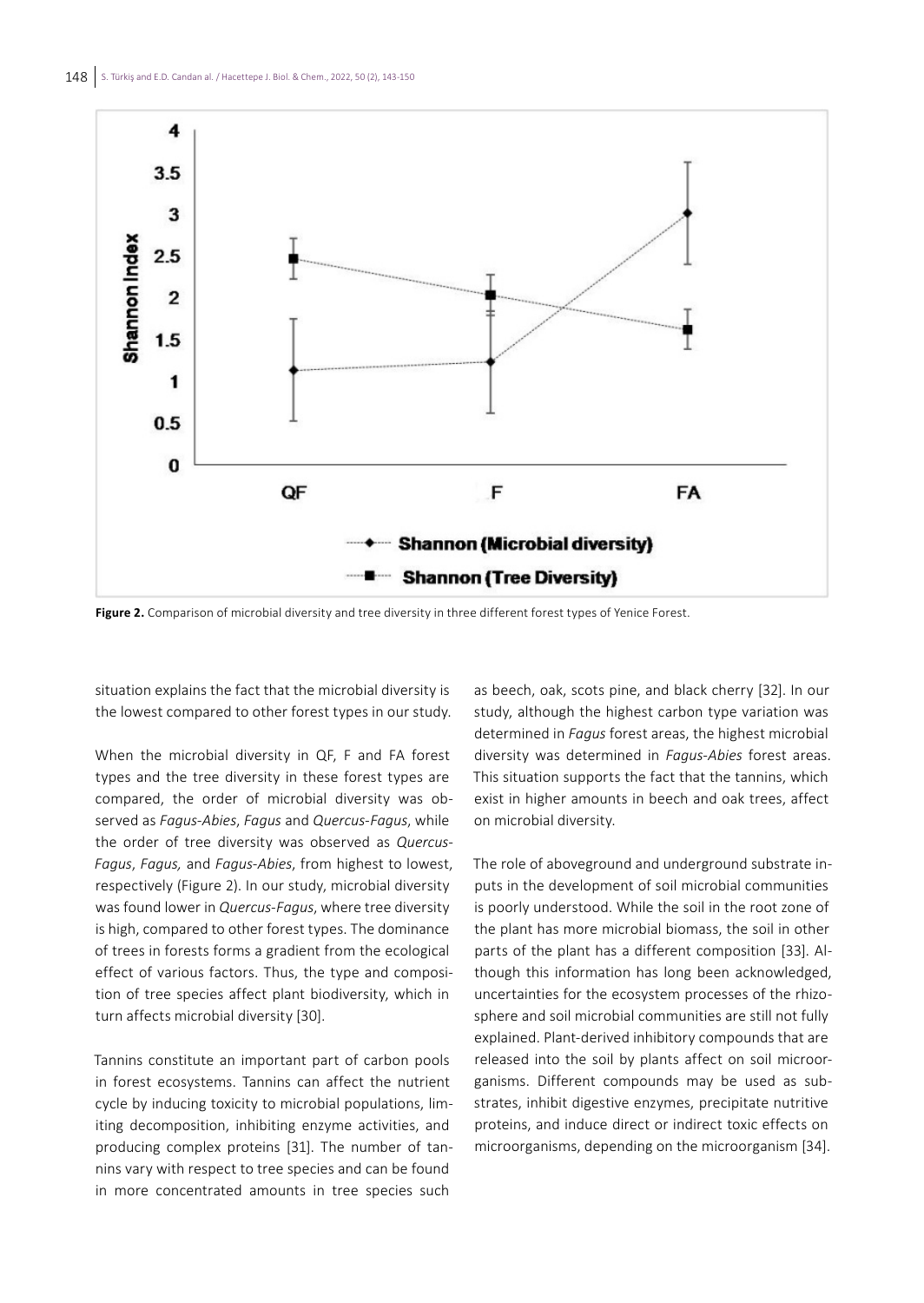The northern forest ecosystem, in which our study site is included, stores a significant amount of soil organic matter that can act as a resource, and the enzymatic degradation of this organic matter causes an increase in carbon dioxide. Some plants, such as beech and oak in our study, contain high concentrations of tannins. Although tannins negatively affect microbial diversity, high tannin concentration may act reversely by reducing this enzymatic activity [35].

In the present study, the community level physiological profile of microbial communities in the *Fagus-Abies*, *Fagus,* and *Quercus-Fagus* forests in the Yenice hot spot, which is among the most biodiverse forests in the world, were determined using Biolog EcoPlates. The amount of use and variety of substrates analyzed with Biolog Eco-Plate has shown that they are significantly affected by the tree species that constitute different forest types. The results obtained from the present study are considered to contribute to the development of new strategies for establishing ecosystem protection practices by determination of the microbial community, which is one of the factors affecting forest ecosystems.

#### **References**

- 1. C.B. Zhang, J. Wang, W.L. Liu, S.X. Zhu, H.L. Ge, S.X. Chang, J. Chang, Y. Ge, Effects of plant diversity on microbial biomass and community metabolic profiles in a full-scale constructed wetland. Ecol. Eng., 36 (2010) 62-68.
- 2. J.A. Fuhrman, Microbial community structure and its functional implications. Nature, 459 (2009) 193-199.
- 3. J. Harris, Soil microbial communities and restoration ecology: facilitators or followers?. Science, 325 (2009) 573- 574.
- 4. S. Sugiyama, H.M. Zabed, A. Okubo, Relationships between soil microbial diversity and plant community structure in seminatural grasslands. Grassland science, 54 (2008) 117- 124.
- 5. G.B. De Deyn, J.H. Cornelissen, R.D. Bardgett, Plant functional traits and soil carbon sequestration in contrasting biomes. Ecol. Lett., 11 (2008) 516-531.
- 6. V. Torsvik, L. Øvreås, Microbial diversity and function in soil: from genes to ecosystems. Curr. Opin. Microbiol., 5 (2002) 240-245.
- 7. S.J. Grayston, C.D. Campbell, Functional biodiversity of microbial communities in the rhizospheres of hybrid larch (Larix eurolepis) and Sitka spruce (Picea sitchensis). Tree Physiol., 16 (1996) 1031-1038
- 8. H. Różycki, H. Dahm, E. Strzelczyk, C.Y. Li, Diazotrophic bacteria in root-free soil and in the root zone of pine (Pinus sylvestris L.) and oak (Quercus robur L.). Appl. Soil Ecol., 12 (1999) 239-250.
- 9. O. Priha, S.J. Grayston, T. Pennanen, A. Smolander, Microbial activities related to C and N cycling and microbial community structure in the rhizospheres of *Pinus sylvestris*, *Picea abies* and *Betula pendula* seedlings in an organic and mineral soil. FEMS Microbiol. Ecol., 30 (1999) 187-199.
- 10. F. Fornasier, J. Ascher, M.T. Ceccherini, E. Tomat, G. Pietramellara, A simplified rapid, low-cost and versatile DNA-based assessment of soil microbial biomass. Ecol. Indic., 45 (2014) 75-82.
- 11. A. Gallardo, W.H. Schlesinger, Factors limiting microbial biomass in the mineral soil and forest floor of a warmtemperate forest. Soil Biol. Biochem., 26 (1994) 1409-1415.
- 12. J.L. Garland, A.L. Mills, Classification and characterization of heterotrophic microbial communities on the basis of patterns of community-level sole-carbon-source utilization. Appl. Environ. Microbiol., 57 (1991) 2351-2359.
- 13. H. Insam, Substrate utilization tests in microbial ecology: a preface to the special issue of the Journal of Microbiological Methods. J. Microbiol. Methods, 30 (1997) 1-2.
- 14. 14. S. Türkiş, E. Elmas, Effect of environmental factors on species diversity of the Yenice Hot Spot Forests in Turkey. J. For. Res., 29 (2018) 1719-1730.
- 15. J. Braun-Blanquet, Plant sociology. The study of plant communities, First ed., McGraw-Hill, New York, 1932.
- 16. P.H. Davis, Flora of Turkey and the East Aegean Island, vol 1–10. Edinburgh University Press, Edinburgh, 1965–1988.
- 17. M. Kilinç, H.G. Kutbay, E. Yalçin, A. Bilgin, Bitki Ekolojisi ve Bitki Sosyolojisi Uygulamaları. Palme. Ankara, 2006.
- 18. L. Tichy, M. Chytry, Statistical determination of diagnostic species for site groups of unequal size. Journal of Vegetation Science, 17 (2006) 809-818.
- 19. K.P. Weber, R.L. Legge, One-dimensional metric for tracking bacterial community divergence using sole carbon source utilization patterns. J. Microbiol. Methods. 79 (2009) 55-61.
- 20. L.A. Richards, Diagnosis and Improvement of Saline and Alkali Soils. – United States Department of Agriculture, U.S. Government Printing Office, Washington D.C, 1954.
- 21. M.E.Y. Boivin, Diversity of Microbial Communities in Metal polluted Heterogeneous Environments, University of Amsterdam, The Netherlands, 2005.
- 22. D.E. Lewis, J.R. White, D. Wafula, R. Athar, T. Dickerson, H.N. Williams, A. Chauhan, Soil functional diversity analysis of a bauxite-mined restoration chronosequence. Microb. Ecol. 59 (2010) 710-723.
- 23. J.C. Zak, M.R. Willig, D.L. Moorhead, H.G. Wildman, Functional diversity of microbial communities: a quantitative approach. – Soil Biol. Biochem. 26 (1994) 1101–1108.
- 24. T. Pennanen, J. Liski, E. Bååth, V. Kitunen, J. Uotila, C.J. Westman, H. Fritze, Structure of the microbial communities in coniferous forest soils in relation to site fertility and stand development stage. Microb. Ecol., 38 (1999) 168-179.
- 25. R.T. Myers, D.R. Zak, D.C. White, A. Peacock, Landscape‐ level patterns of microbial community composition and substrate use in upland forest ecosystems. Soil Sci. Soc. Am. J. 65 (2001) 359-367.
- 26. A. Gryta, M. Frąc, K. Oszust, The Application of the Biolog EcoPlate Approach in Ecotoxicological Evaluation of Dairy Sewage Sludge. Appl Biochem Biotechnol 174 (2014) 1434- 1443.
- 27. J.M. Stark, M.K. Firestone, Mechanisms for soil moisture effects on activity of nitrifying bacteria. Appl. Environ. Microbiol., 61 (1995) 218-221.
- 28. D.M. Sylvia, J.J. Fuhrmann, P.G. Hartel, D.A. Zuberer, Principles and applications of soil microbiology (No. QR111 S674 2005). Pearson, 2005. Page numbers